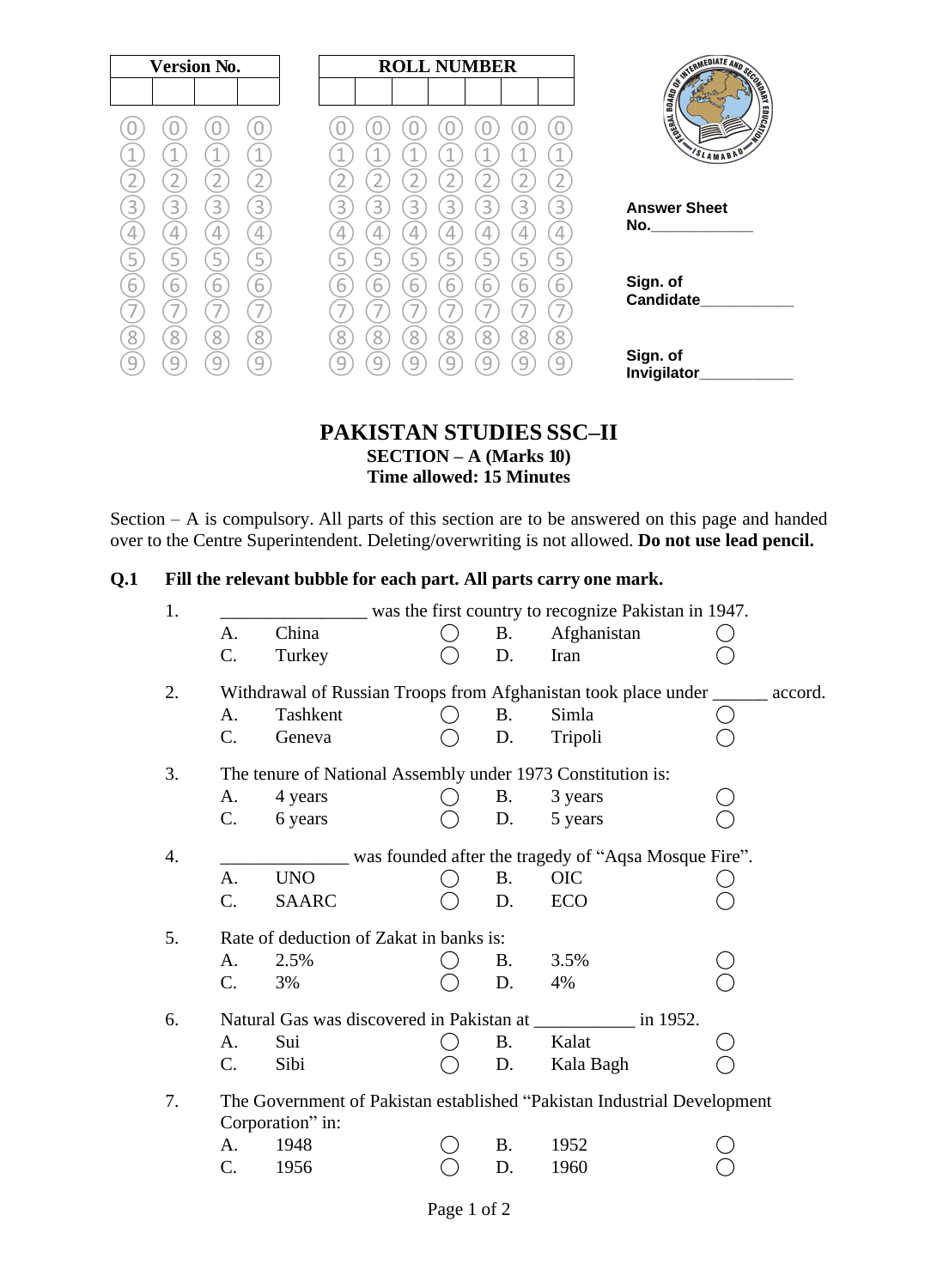8. The major dispute between Pakistan and India is:

A. Nuclear issue  $\bigcirc$  B. Kashmir issue  $\bigcirc$  C. Cultural issue  $\bigcirc$  D. The Border issue  $\bigcirc$  $C.$  Cultural issue  $O$  D. The Border issue

# 9. Pushto Language originated five thousand years ago in:<br>A. Iran  $\bigcirc$  B. Tajikistan

A. Iran  $\bigcirc$  B. Tajikistan  $\bigcirc$  B. Tajikistan  $\bigcirc$  D. Turkey  $\bigcirc$ C. Afghanistan ()

 $\overline{\phantom{a}}$  , where  $\overline{\phantom{a}}$ 

### 10. The first poet who wrote "Diwan" (collection of poetry) in Urdu was:

A. Mir Taqi Mir<br>
B. Mirza Ghalib (C. Sultan Muhammad Quli Qutab Shah (D. Mir Dard (O B. Mirza Ghalib C. Sultan Muhammad Quli Qutab Shah D. Mir Dard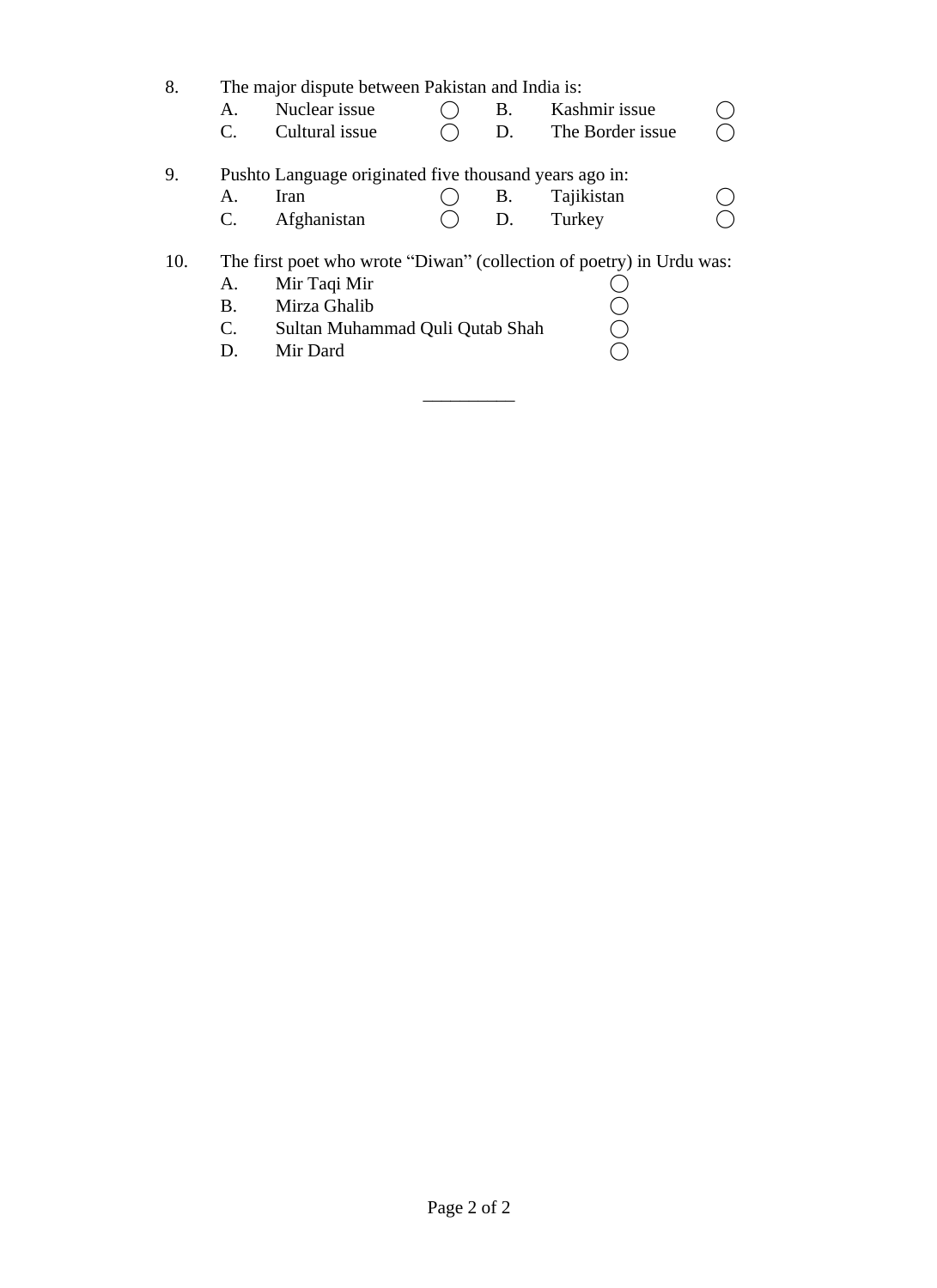

Federal Board SSC-II Examination Pakistan Studies Model Question Paper (Curriculum 2006)

### Time allowed: 2.15 hours Total Marks: 40

Note: Answer any eight parts from Section 'B' and attempt any two questions from Section 'C' on the separately provided answer book. Write your answers neatly and legibly.

### **SECTION – B** (Marks 24)

**Q.2** Attempt any **EIGHT** parts from the following. All parts carry equal marks.

 $(8 \times 3 = 24)$ 

- i. Why was 1973 Constitution called as Federal Constitution?
- ii. When and who introduced the devolution of power plan in Pakistan?
- iii. Define the "Enlightened Moderation".
- iv. What is meant by University Education?
- v. Write down the names of six Central Asian States which got independence from USSR.
- vi. Write down any three major contributions of Pakistan towards World peace.
- vii. What do you understand by Indus Waters Treaty?
- viii. How industries are important in economic development of a country?
- ix. Write down any three basic objectives of Pakistan's Foreign Policy.
- x. Write down any three suggestions to increase the agricultural production of Pakistan.
- xi. Identify the three major features of Pakistan's culture?

### **SECTION – C(Marks 16)**

|     | <b>Note:</b> Attempt any <b>TWO</b> questions. All questions carry equal marks. | $(2 \times 8 = 16)$ |
|-----|---------------------------------------------------------------------------------|---------------------|
| 0.3 | How did Pakistan emerge as Nuclear Power?                                       | (8)                 |
| O.4 | Analyze the Pakistan's basic social problem.                                    | (8)                 |
| 0.5 | Narrate the relations between Pakistan and Afghanistan.                         | (8)                 |

**\* \* \* \* \***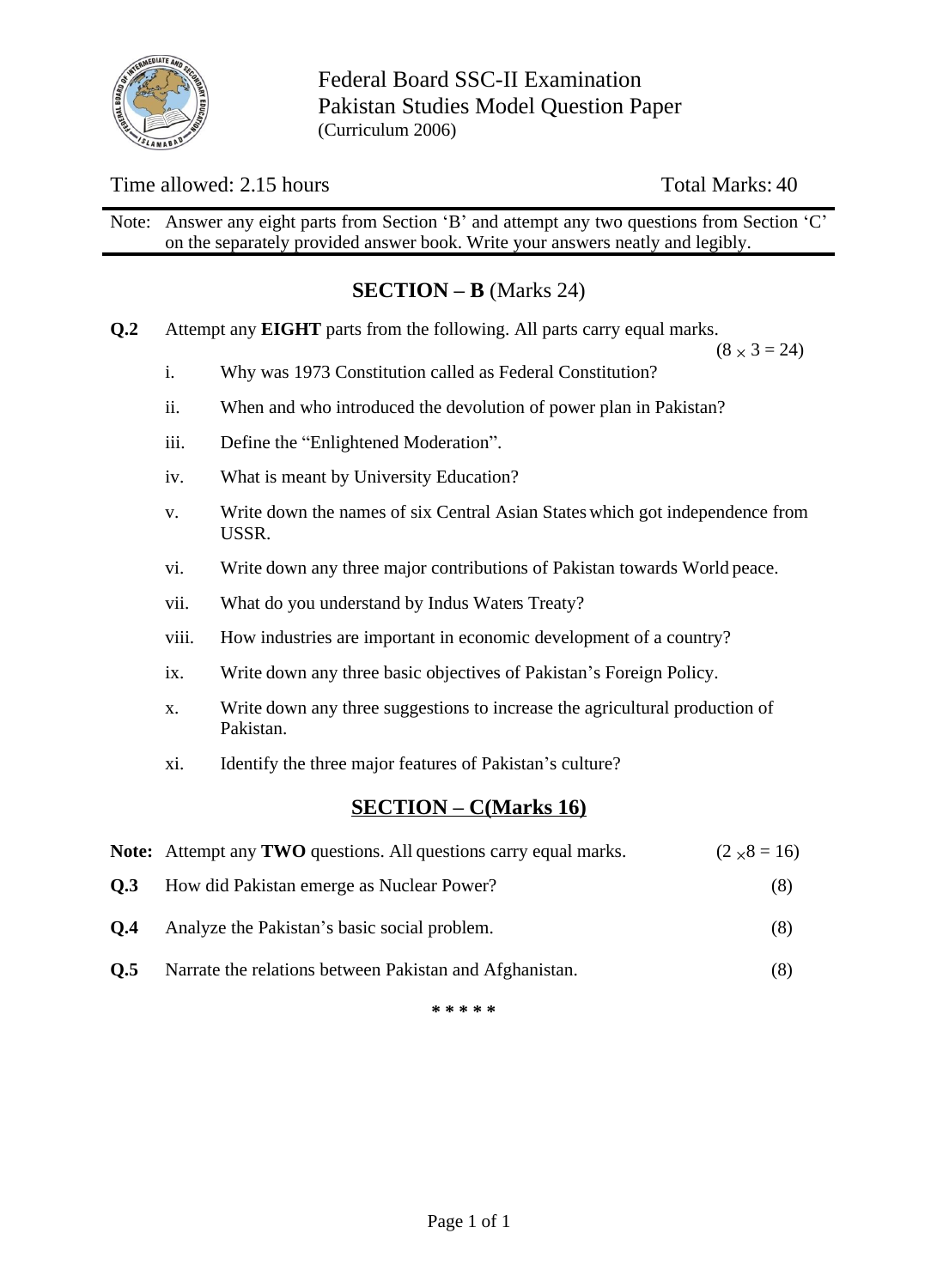## **PAKISTAN STUDIESSSC-II**

Students Learning Outcomes Alignment Chart (Curriculum 2006)

| <b>Section</b> | $\mathbf{Q}$ #    | <b>Contents</b>                | <b>Learning Outcomes</b>                   |  |  |
|----------------|-------------------|--------------------------------|--------------------------------------------|--|--|
| A              | $1-1$             | 6.3: Pakistan's relation with  | Narrate Pakistan's relation with immediate |  |  |
|                |                   | neighboring countries          | neighboring states                         |  |  |
|                | (2)               | 6.6: Pakistan's relation with  | Describe Pakistan's relation with USA,     |  |  |
|                |                   | major world powers             | China, UK, EU, Russia and Japan            |  |  |
|                | (3)               | 5.2: 1971-77                   | Identify the key aspects of 1973           |  |  |
|                |                   | 1973 Constitution              | Constitution                               |  |  |
|                | (4)               | 6.4: Pakistan and the Muslim   | Discuss Pakistan's relations with OIC      |  |  |
|                |                   | World                          | countries                                  |  |  |
|                | (5)               | 5.3: Zia Era                   | Comprehend the major aspects of            |  |  |
|                |                   | Islamization 1977-88           | Islamization process during 1977-88        |  |  |
|                | (6)               | 7.3: Energy resources:         | Discuss the production and consumption of  |  |  |
|                |                   | * Gas                          | different sources of energy                |  |  |
|                | (7)               | 7.2: Major sectors of Economy  | Discuss the importance of industries in    |  |  |
|                |                   | Industries                     | economic development                       |  |  |
|                | (8)               | 6.3: Pakistan's relation with  | Narrate Pakistan's relation with immediate |  |  |
|                |                   | neighboring countries          | neighbouring countries                     |  |  |
|                | (9)               | 8.3: Pakistan languages:       | Trace the origin and evolution of national |  |  |
|                |                   | * Regional                     | and regional languages                     |  |  |
|                | (10)              | 8.3: Pakistan languages:       | Trace the origin and evolution of national |  |  |
|                |                   | * National                     | and regional languages                     |  |  |
| B              | $2-i.$            | 5.2: 1971-77                   | Identify the key aspects of 1973           |  |  |
|                |                   | 1973 Constitution              | Constitution                               |  |  |
|                | $\overline{ii}$ . | 5.5: Pervez Musharaf's Era     | Define the devolution of power process     |  |  |
|                |                   | <b>Local Self Government</b>   | initiated by Pervez Musharraf's            |  |  |
|                |                   |                                | Government, with particular emphasis on    |  |  |
|                |                   |                                | the Local Self-Government                  |  |  |
|                | iii.              | 5.5: Pervez Musharaf's Era     | Define enlightened moderation              |  |  |
|                |                   | Enlightened moderation         |                                            |  |  |
|                | iv.               | 8.1: Population:               | Discuss the educational and health         |  |  |
|                |                   | <b>Education and literacy</b>  | conditions in Pakistan                     |  |  |
|                | V.                | 6.4: Pakistan and the Muslim   | Comprehend Pakistan's relations with       |  |  |
|                |                   | World                          | <b>Central Asian countries</b>             |  |  |
|                | vi.               | 6.7: Pakistan and the United   | Discuss Pakistan's contribution towards    |  |  |
|                |                   | Nation                         | peace keeping in the world                 |  |  |
|                |                   |                                |                                            |  |  |
|                | vii.              | 6.3: Pakistan's relations with | Narrate Pakistan's relation with immediate |  |  |
|                |                   | neighbouring countries         | neighbouring states                        |  |  |
|                |                   |                                |                                            |  |  |
|                | viii.             | 7.2: Major Sectors of Economy  | Discuss the importance of industries in    |  |  |
|                |                   | Industries                     | economic development                       |  |  |
|                |                   | Role of Industries in Economic |                                            |  |  |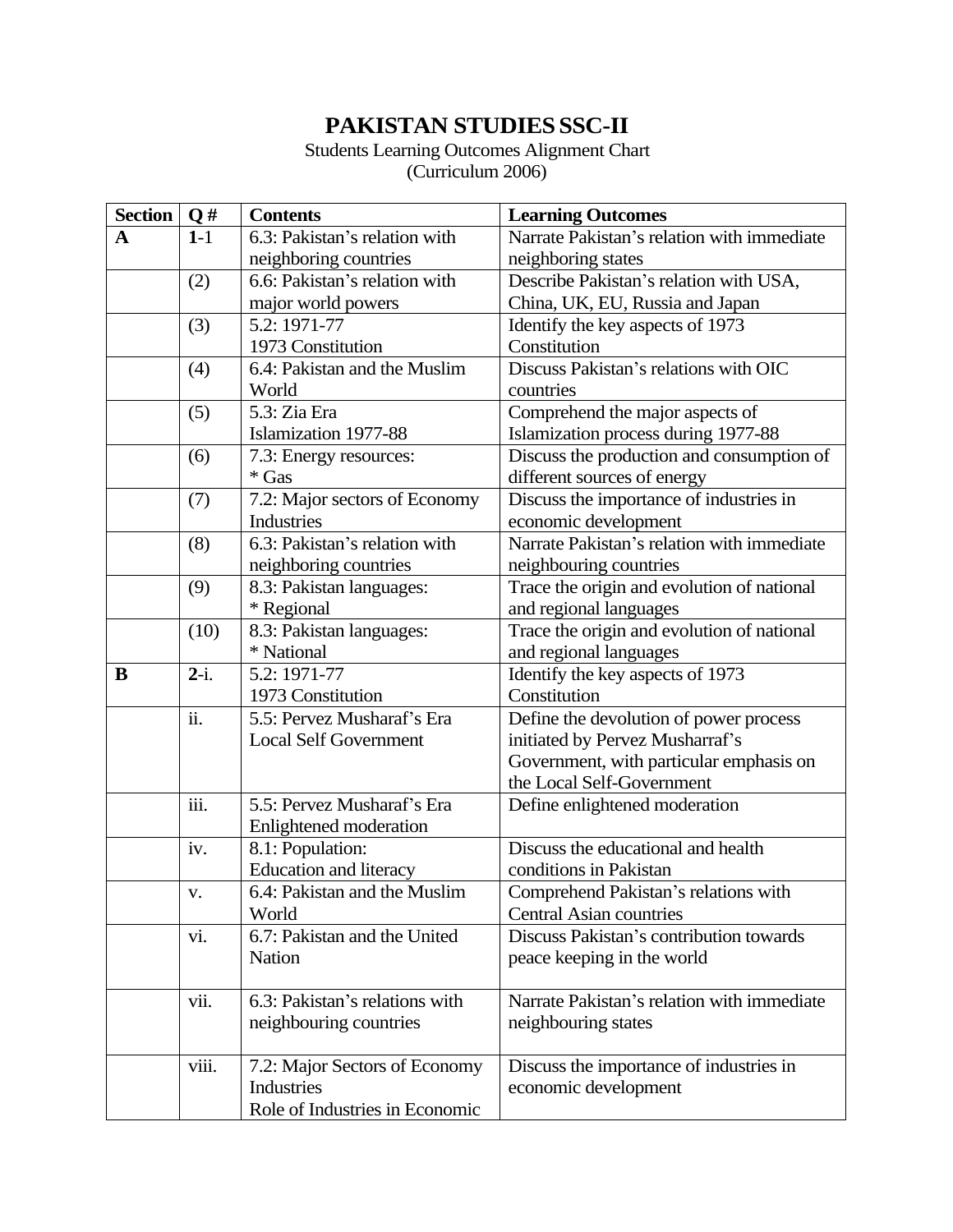|             |                         | Development                   |                                             |  |
|-------------|-------------------------|-------------------------------|---------------------------------------------|--|
|             | ix.                     | 6.2: Objectives of Pakistan   | Define the objectives of Pakistan's foreign |  |
|             |                         | foreign policy                | policy                                      |  |
|             | $\mathbf{X}$ .          | 7.2: Major Sectors of Economy | Point out the agricultural potential of     |  |
|             |                         | Agriculture potential:        | Pakistan along with problems and measures   |  |
|             |                         | Problems and measures for     | for maximization of yield                   |  |
|             |                         | maximization of yield         |                                             |  |
|             | xi.                     | 8.2: Pakistan Society and     | Identify the major features of Pakistan's   |  |
|             |                         | Culture                       | culture and commonality in regional culture |  |
|             |                         |                               | leading to National Integration and         |  |
|             |                         |                               | Cohesion                                    |  |
| $\mathbf C$ | 3                       | 5.4: Restoration of Civilian  | Discuss Pakistan's emergence as a nuclear   |  |
|             |                         | Rules, 1988-99                | power                                       |  |
|             |                         | Pakistan turns nuclear        |                                             |  |
|             | $\overline{\mathbf{4}}$ | 8.2: Pakistan Society and     | Explain the basic features of Pakistani     |  |
|             |                         | Culture                       | Society and the major Social Problems       |  |
|             |                         |                               | faced by it.                                |  |
|             | 5                       | 6.3: Pakistan's relation with | Narrate Pakistan's relation with immediate  |  |
|             |                         | neighbouring countries        | neighbouring states                         |  |